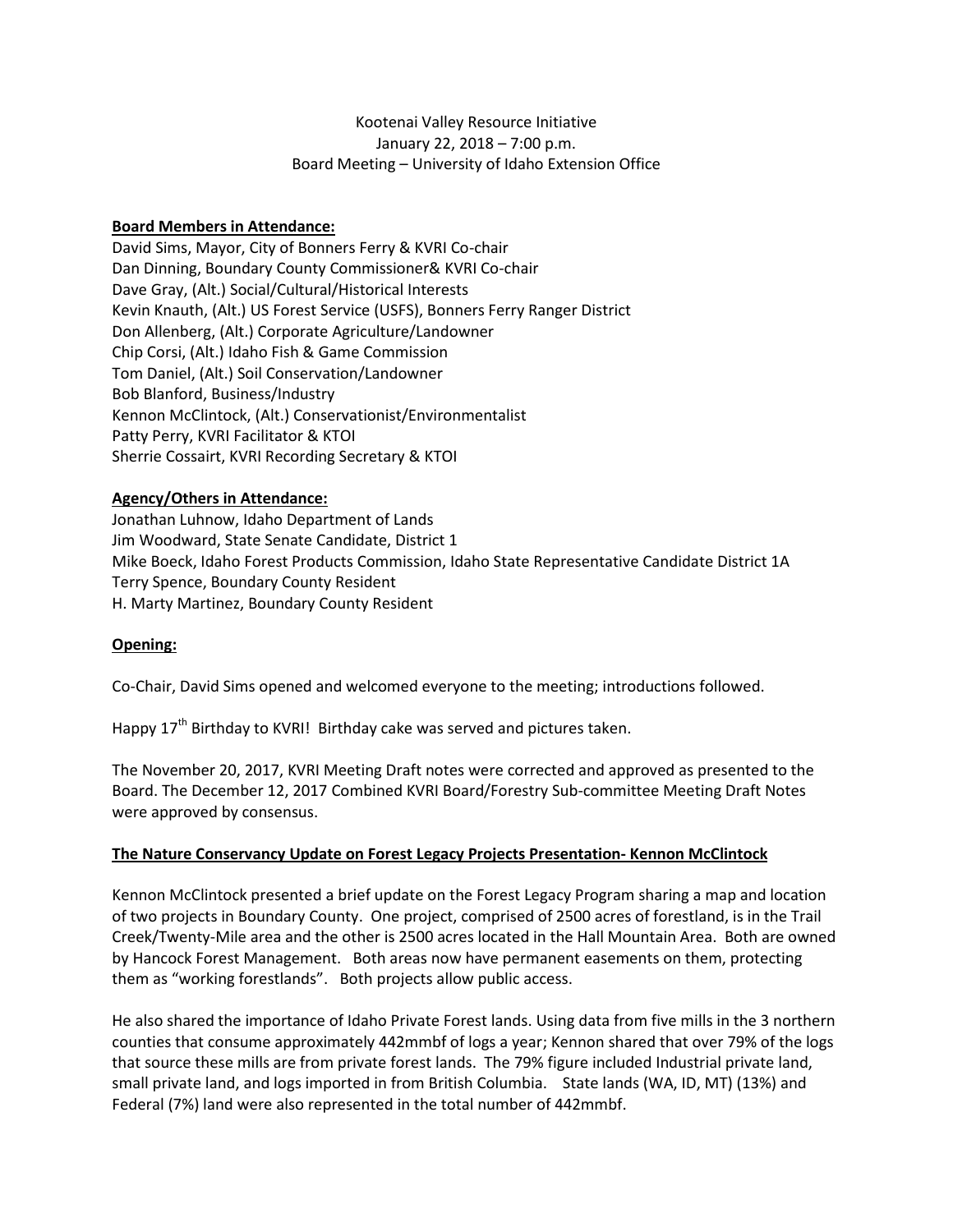Patty shared that the Federal source of logs since the inception of the CFLR program and the 5-year vegetation plan has steadily increased that number each year from Federal lands.

*Kennon's Forestry Legacy Presentation slides are available on KVRI's website a[t www.kootenai.org.](http://www.kootenai.org/)*

# **Committee Updates**

# **Forestry Committee: Kevin Knauth**

# **Camp Robin Project**

Patty shared that the Forestry Committee met on Dec. 12th with the KVRI Board members as a combined meeting to discuss the specifics in the scoping letter on the Camp Robin Project. The Board voted to send a letter in response to scoping so that KVRI would have a standing as the project moves forward.

Kevin Knauth then gave an overview of the Camp Robin project. The scoping comment period ended on Jan. 19 and they (Forest Service) will begin addressing those comments this week. Those comments will help shape the project. A Forestry meeting is scheduled on February 1st to discuss the comments received.

One thing they will be looking at in that project is the ATV Trail System in the Camp 9 area. They are looking for public input in terms of how they can manage a trail system that makes sense. Some items in the discussion are: creating a loop system for ATV's; better access to a trail system; ideas to connect to some existing roads already; adding better signage to help with keeping folks on public lands (rather than private); and getting feedback on improved parking areas.

Because the project is in a Bears Outside Recovery Zone (BORZ) they consult with the U.S. Fish and Wildlife Service (FWS) to consider how many miles of increased motorized access could be created. Patty clarified that this project is not in a Bear Management Unit (BMU) but in a Bears Outside Recovery Zone (BORZ).

Kevin K. stated that the next steps will be looking at the comments received, talking about the ATV System and looking at the Transportation Analysis (TAPS). Other improvements they are looking at are improving campgrounds in this project area, some other trail work and fixing fishing docks at Brush Lake and Smith Lake.

Patty inquired about the Camp Robin Open House on Jan. 4th that the Forest Service held. Kevin reported a good turnout of supportive folks from the Camp 9 area (5 or 6 public). They are happy to see this project and have concerns about wildfire as that area becomes more populated.

# **Other Project Updates- Kevin Knauth**

# **Deer Creek-EA**

- FY18-Deer Stewardship-11.5mmbf-2<sup>nd</sup> Qtr.
- FY 18-Deer Placer Timber Sale- 5mmbf  $4<sup>th</sup>$  Qtr.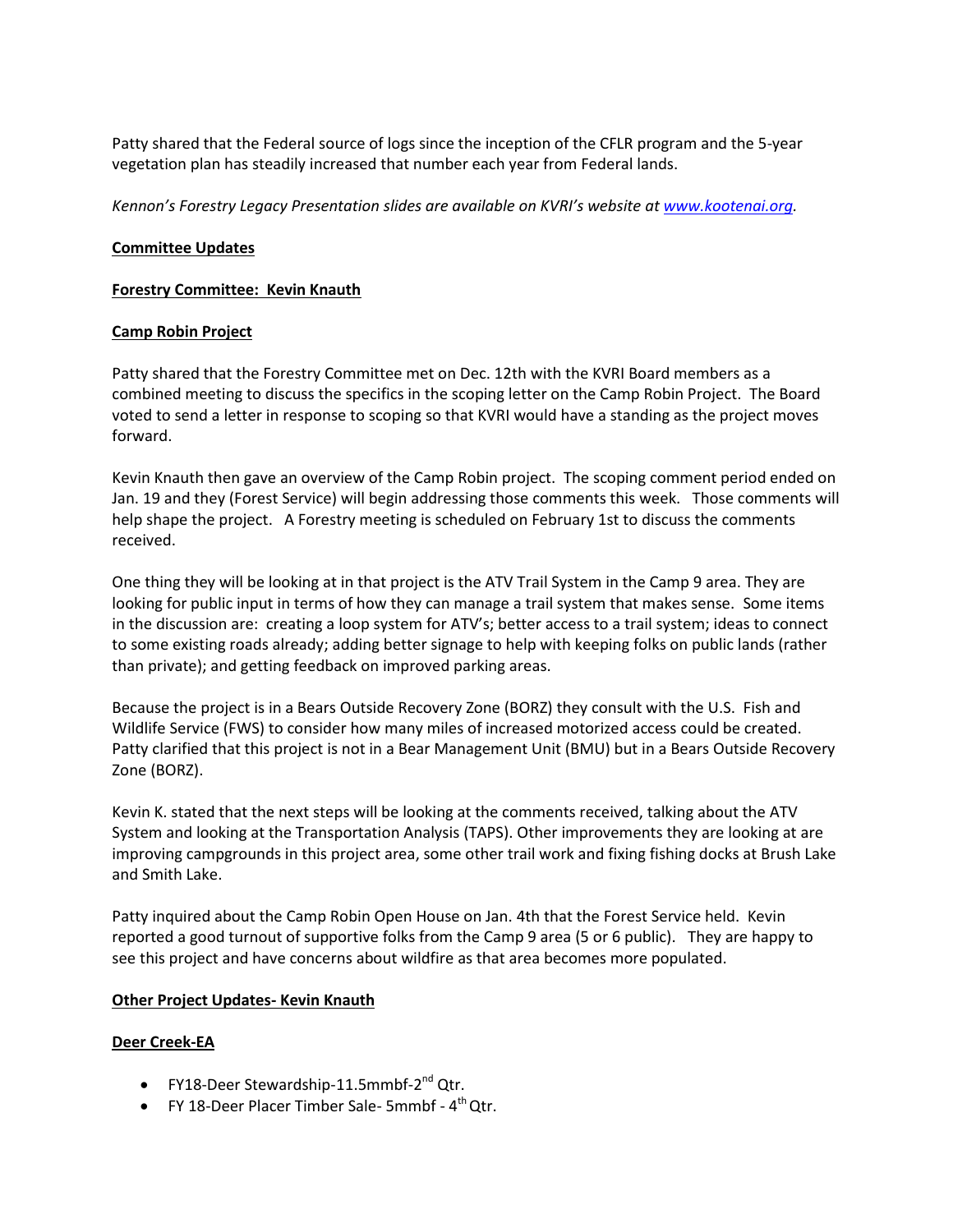• FY 18-Double-Bar D Timber Sale-4mmbf - 3<sup>rd</sup>Qtr.

# **Boulder-EA (Decision in 3rd Qtr. FY18)**

- FY 19-Black Boulder GNA-6mmbf  $2^{nd}$  Qtr.
- $\bullet$  FY 20-Green Gables Timber Sale- 10mmbf 1st Qtr.
- FY 20-North Star Stewardship-  $15$ mmbf  $3<sup>rd</sup>$ Qtr.

# **Camp Robin- EA (Decision in 1st Qtr. FY19)**

- FY19-Robin Hood Timber Sale- 8mmbf-3<sup>rd</sup> Qtr.
- FY19-Camp Dawson Stewardship -12mmbf-4<sup>th</sup> Qtr.

Dan D. asked about the Deer Stewardship sale status. Kevin reported that by putting it back out in the spring it will add one more summer season to the sale which will improve the timing issue.

Kevin K. also asked to schedule another Forestry Committee meeting to discuss the Boulder Project comments and other items before their next internal meeting with the acting Forest Supervisor.

Patty reported that she and Dan attended a meeting in Coeur d'Alene on Jan. 12th and the group discussed concerns with Mary Farnsworth, IPNF Forest Supervisor (moving to a new job 1/18/18), about the forward momentum of the Forest as she leaves. The meeting resulted in agreement to send a letter to express the concerns over the hiring pause currently in place, the vacancies it leaves on the Panhandle and the concern for the interruption of the implementation of the 5 year Vegetation Management Plan. Patty also noted the new acting Forest Supervisor is Holly Jewkes from the Willamette area in Oregon.

Kevin K. reported that the Forest Service did get permission to move ahead and fill some of those positions on the North Zone last Thursday.

Patty also reported to the group that Peg Polichio, Idaho Good Neighbor Authority (GNA) Coordinator has asked to come and talk about the program with KVRI. Patty will schedule her for February.

# **CORRESPONDENCE- Patty Perry**

Correspondence Received and forwarded to the KVRI Board

- USFS Camp Robin Scoping Letter
- USFS Starry Goat Project Final EIS
- USFWS Canada Lynx Recovery News Release

# **KVRI Meeting Dates Updated**

A correction was made to the list of 2018 KVRI Meeting dates and the February meeting date was confirmed (2/26/18) the new list will be emailed to the Board.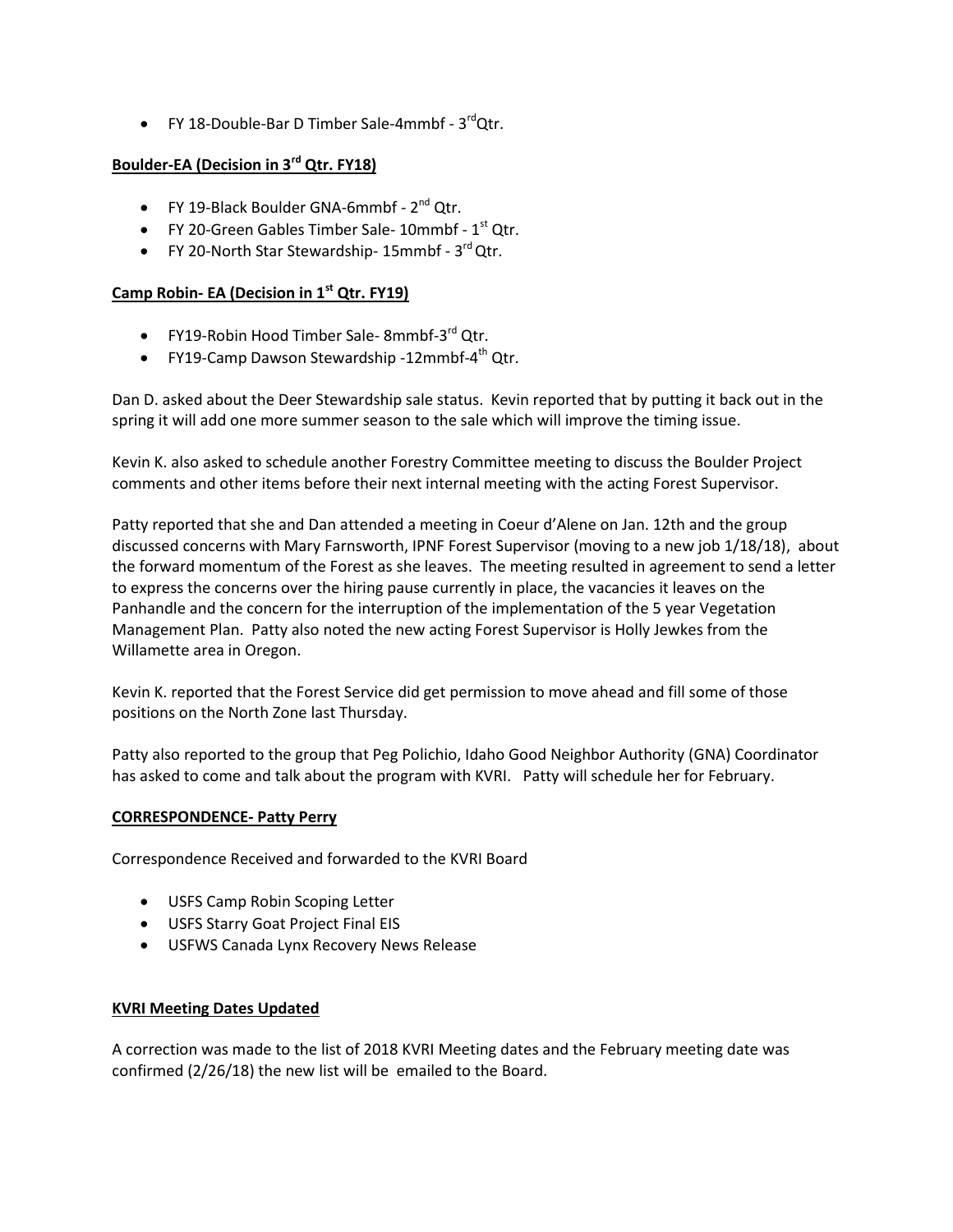# **Idaho Department of Lands Update-Jonathan Luhnow**

Jonathan Luhnow reported that Idaho Department of Lands (IDL) and the Governor has requested in their budgets 8 new positions that will be distributed between 3 regions in the State under the Good Neighbor Authority (GNA). If approved in the legislature it may add 2 positions in this area in the future.

He also reported that they have begun harvesting on the second TMDL Shade Rule Project Site in Twenty-Mile.

Patty explained the Forest Practices Shade Rules for riparian areas are being evaluated to determine how they meet the State Water Quality Standards, and effect on TMDL plans written by DEQ to protect the stream water quality. There are two pilot project areas in Boundary County. Data is collected for evaluation of the projects and Jonathan answered questions pertaining to details of the measurements used. Jonathan also shared with the group that IDL has hired a new forester, Spencer Hanson, a native of the Sandpoint area. It is 2/3 of a full position (funded 8 out of the 12 months) but will be working part time year around.

IDL has raised its harvest level statewide and their office is picking up a portion of that. In the next year or two they will be re-doing their Forest Asset Management Plan, which guides their harvest level and management with an anticipated elevated harvest as well.

# **Idaho forest Resource Partnership conference**

Dan D. reported that the Idaho Forest Resource Partnership Conference will be held in Coeur d'Alene this year instead of Boise. It is a good opportunity for our Board to attend. Patty will email the registration information to the Board.

# **Reappointment letters for the KVRI Board and Alternates**

Patty stated that the re-appointment letters for the Board and Alternates are available for signatures tonight.

# **Fish and Wildlife Service Update- Chip Corsi**

Chip reported that the fish research crews have been doing their Burbot netting and it has resulted in the highest catch per unit effort they have ever seen so far. It is clearly due to the Tribe's hatchery program. And in talking with Sue Ireland and her crew, it is good enough that we can consider the possibility of restoring a Burbot Season when we discuss fish rules this fall for 2019-2021.

Chip informed the Board that there have been some concerns from the Orofino area about the quality of the white tail deer hunt this year although the data shows that it is the 3<sup>rd</sup> highest harvest on record. And concerns about the Buck quality are causing discussion about shortening the Buck season. Hunter harvest data show we are maintaining a high number of mature bucks in the harvest.

Dan D. asked about the landowner depredation situation. Chip explained that the kill permits were not going to make a population dent but were to be used to get the elk to move away from eating stored or growing crops. This year they have cut back and are now issuing landowners/ranchers 2 kill permits at a